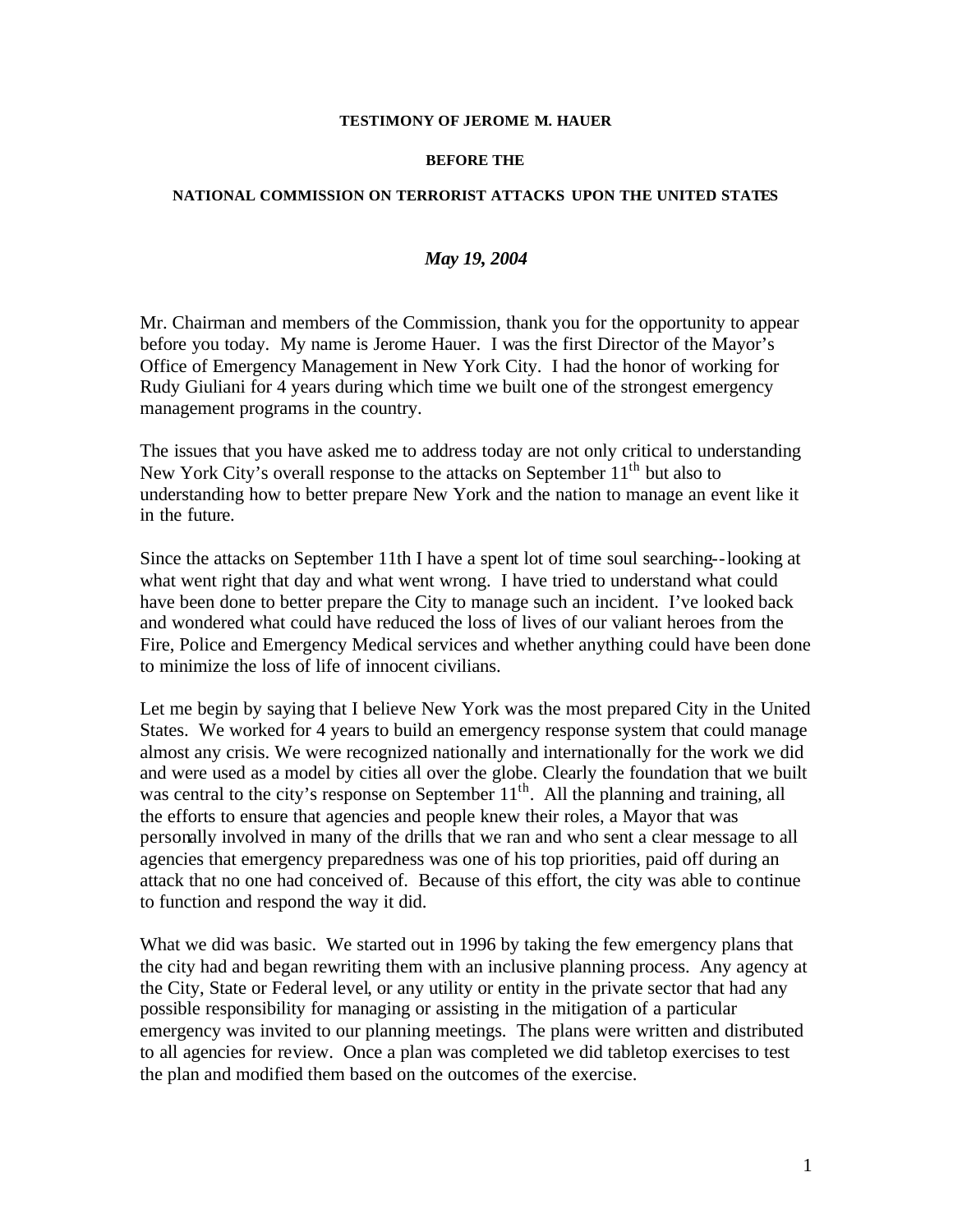We attempted to do a tabletop, or field exercise every eight to twelve weeks. We also held comprehensive field and command post exercises to test our chemical and biological response plans. New York was the first city in the nation to develop a Biological Response Plan and to have a tabletop exercise to test it. We held the Nation's largest chemical terrorism exercise as well as the first infrastructure exercise to look at the impact on the City, when confronted with the loss of components of our critical infrastructure.

We assembled the Mayor's Task force on Bioterrorism, a group of some of the nations leading experts on the subject, including Nobel Laureate, Dr. Joshua Lederberg. We also put together a chemical terrorism working group and broke it down into planning functions such as personal protective equipment, communications, and command and control. Similarly the Bioterrorism task force was broken into functional areas like surveillance, mass/clinical care, mass fatality management and mass distribution of antibiotics. The models we developed for mass distribution of antibiotics and for mass care of the injured are now the basis for the Department of Health and Human Service's planning on a national level.

We also held the first cross jurisdictional exercise with Nassau County to test our communications and coordination capabilities in response to a plane crash on Rockaway Boulevard similar to the one that occurred in 1975, something that had never been tested before.

In 1996 we began planning for terrorist events in a far more detailed way than the city had ever done before or since. We started out by looking at threats. Most of the information we received was from open source documents as we could not get threat information from any law enforcement or intelligence agency. In fact as we were doing our planning for bioterrorism we could not even get a federal agency to tell us what threat agents we needed to worry about. Following a series of meetings with some of the nations leading experts on biological agents, we put our own list together.

As we looked at threats, particularly from chemical and biological agents, we broke the incidents down to their components and defined what was needed to respond for each part of an evolving incident. Long before any Federal funds were available, I approached the Mayor and asked for funding to enhance our efforts. Without hesitation he approved over 10 million dollars. We began to buy antidotes, decontamination equipment and specialized containment vessels for extremely hazardous materials. We put in place the country's first surveillance system for detecting unusual patterns of disease, a system that has been modeled by cities nationally.

I must say that as we did our planning and looked at what we thought was every type of events that could strike New York City, we never looked up. We looked at every conceivable threat that anyone on the staff could think of, be it natural or intentional but not the use of aircraft as missiles.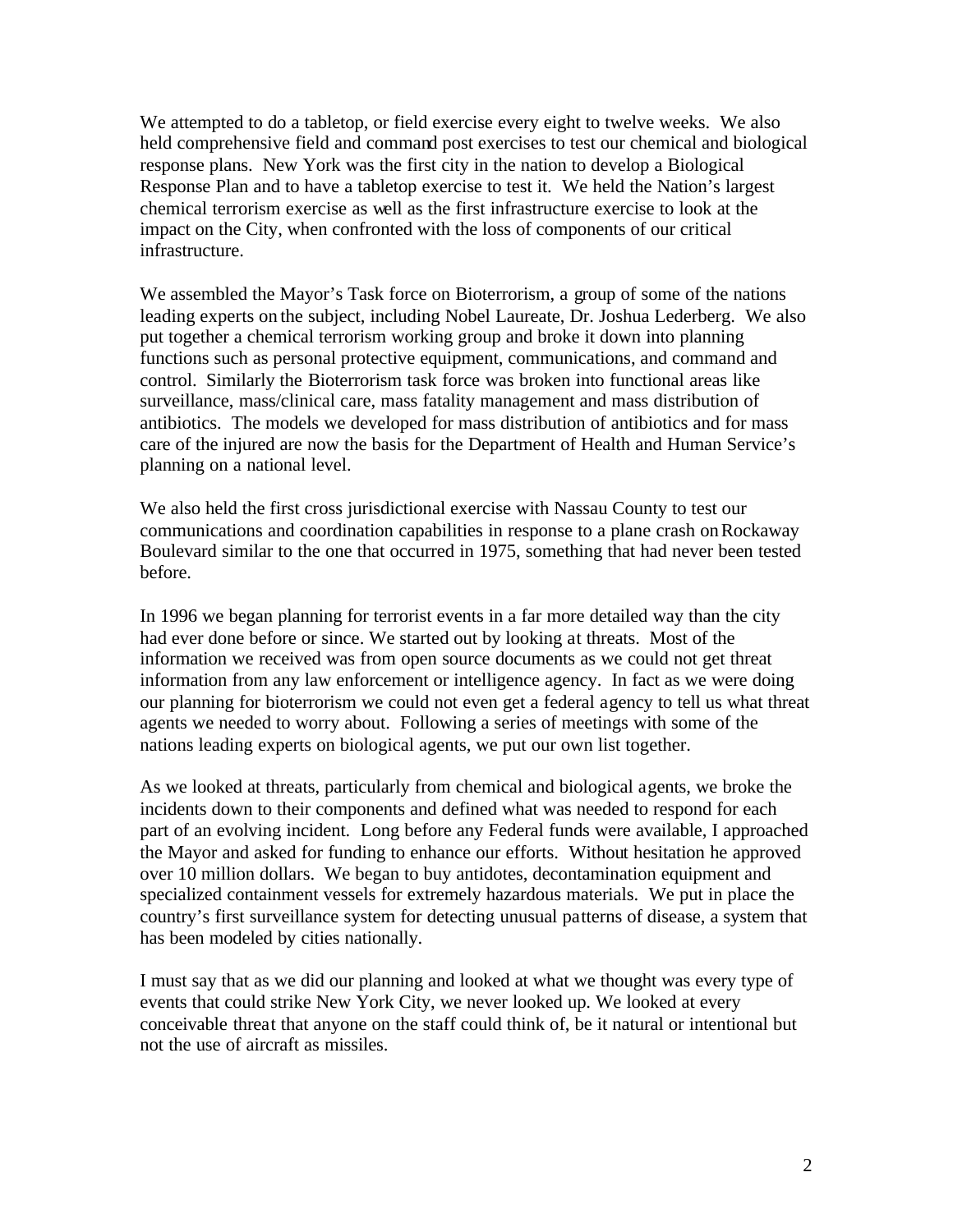A central component of our planning efforts was to define an incident command system. Mayor Giuliani wanted a clear line of authority and one agency that was responsible for the management of an incident.

As we continued to plan, we attempted to get the Police and Fire Departments to communicate on both a common radio frequency at hazardous materials incidents and on an 800 megahertz frequency at major emergencies. We were unable to get the 2 groups to share a common frequency at hazardous materials emergencies and the 800 megahertz radios were carried by fire chiefs, although rarely used, but not by the Police Department. The interoperable radio project that the Department of Information Technology had been working on continued along with slow progress.

As I look back at September  $11<sup>th</sup>$  and what might have had an impact on the number of people lost, I see our inability to get the departments to talk with one another on a common frequency as one of the issues that might have had an impact in reducing the loss of life. Additionally had there been a senior police liaison at the command post and/or a fire chief in the helicopter that could communicate with the command post on the ground, information about what they were observing in the air could have been relayed to the ground.

Having said that I also believe that even if the firefighters and in the building knew of a potential collapse, many would have continued to try rescuing the trapped civilians and their fellow firefighters and would not have left the buildings. Likewise many of the police officers in the building would have stayed knowing that civilians and fellow officers were in the building.

Let me conclude by saying that I believe that the ongoing battle in the City over an incident command system creates a very dangerous situation. During my tenure under Rudy Giuliani decisions were made and the Police and Fire Department's worked within those decisions. We worked through issues, sometimes contentiously but we always knew who was making decisions at an emergency and the mayor knew who to turn to for answers. OEM served as a referee when needed but at the scene of an emergency OEM served as the coordinating agency and not the Incident Commander. During city wide emergencies such as the heat wave in 1999 and West Nile Virus in the same year OEM took the lead in coordinating all city agency activity.

 Assertions that no incident command system can properly define who in charge at all situations are simply wrong. Managing emergencies in a city like New York requires leadership and a clear definition of roles. It also requires good planning and interagency communications before, during and after an event.

As horrific as the events of September  $11<sup>th</sup>$  were, they were limited in scope and geography. The next incident will involve simultaneous attacks in a single or multiple cities, the use of chemical or biological agents or the use of a nuclear device.